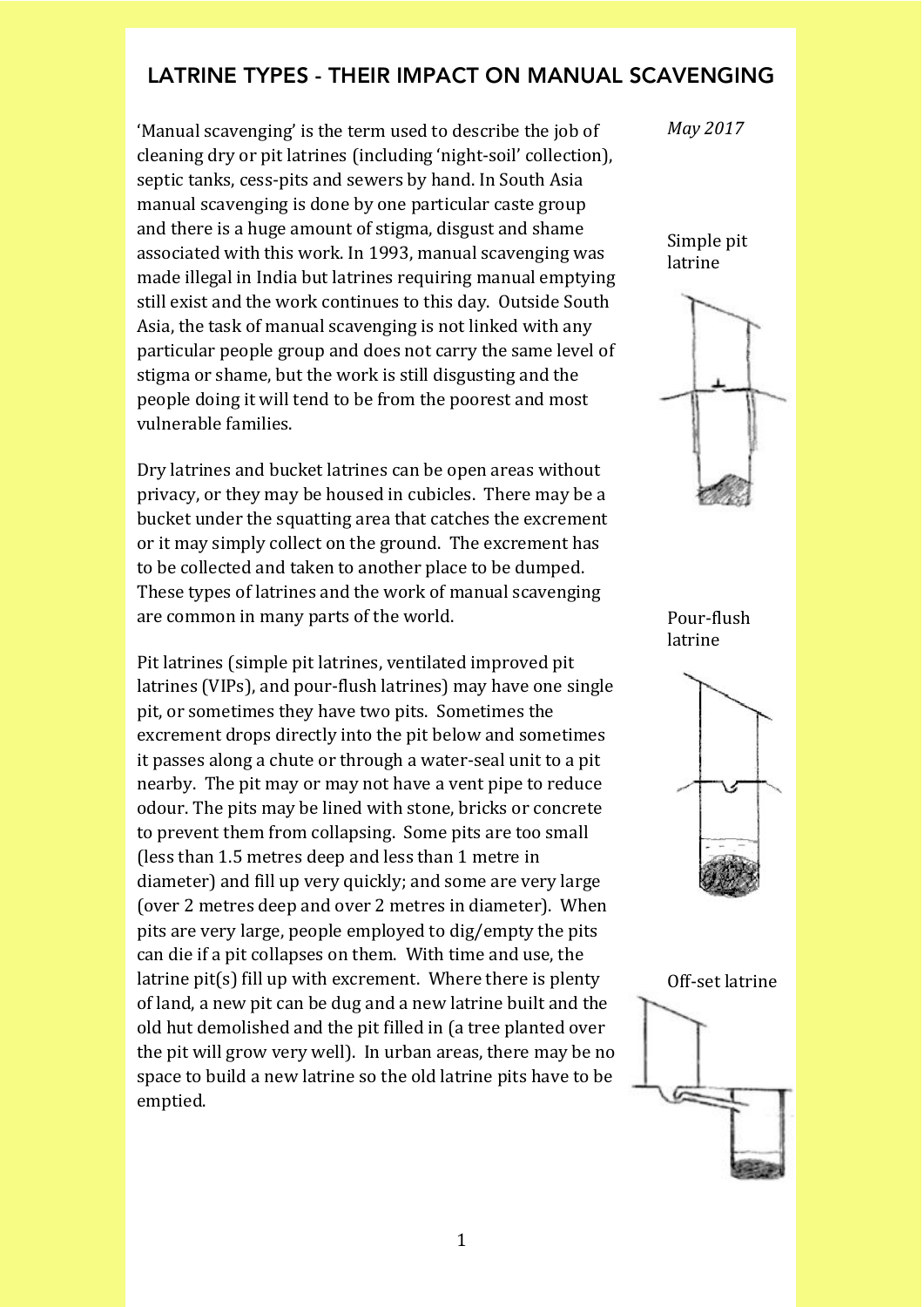Emptying pit latrines – can be done with mechanical pumps (such as 'the gulper'– based on the hand-pump; 'the nibbler' – based on the Archimedes screw; and vacuum and micro-vacuum tankers (e.g. 'vacu-tug')) but these pumped systems are unable to remove solidified sludge. They are also prone to blockage by other things that get thrown into latrines (e.g. glass, stones, plastic bags). Many people will pay someone else to dig out the excrement by hand (manual scavenging). The pit contents need to be carried away and dumped somewhere else. Pumps and equipment used to empty the pits will also need to be cleaned.

Twin pit latrines (Direct-drop/off-set/pour-flush/ ventilated twin-pit latrines and twin-vault latrines) – are specially designed so that users use one pit first until it is full of excrement, and then that pit is closed off and the second pit is used. By the time this second pit is filled (minimum of  $1$  year), the excrement in the first pit will have decomposed and the excrement become like soft brown compost which is odour-free and can be safely handled. Composted excrement may be put on the soil as fertilizer. This type of latrine is promoted in many countries. The main difficulty with this technology is in educating the users to alternate the use of the pits. Often pits are not used as intended, and both pits end up being filled with excrement that does not get time to decompose  $(1$  year) before it is emptied. Hence, this type of latrine still usually involves the undignified and hazardous practice of manual scavenging to empty it and dump the contents somewhere else.

Aqua-privy, septic tanks and cess-pits - are designed to process significant volumes of water as well as excrement. The excrement and toilet-flush water along with water used for other domestic purposes is flushed into the unit. The unit is divided into several tanks (or baffled sections within a larger tank) to increase the settlement and treatment time on the waste. With use, the unit fills up with sludge and requires emptying. The emptying is usually designed to be done by suction tanker. Some suction tankers have the capacity to also blow water jets into the tank to break up solid layers of sludge and make it possible to pump the contents out. Where these tanks cannot be accessed by the tanker or where tankers are not available, these tanks are sometimes emptied by hand (manual scavenging).

**Ventilated Improved** Pit-latrine (VIP)





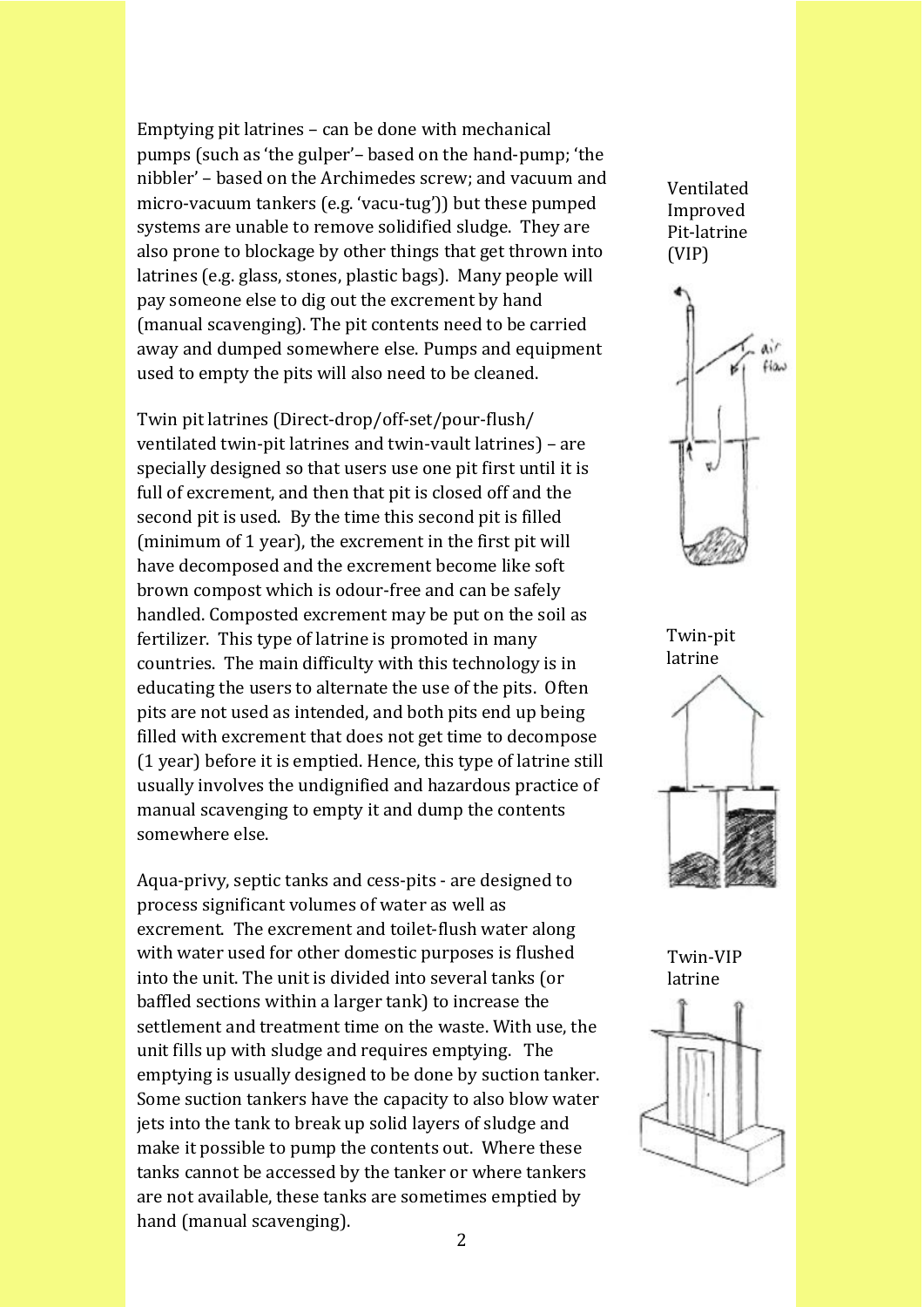Un-decomposed sludge must be disposed of safely in a preprepared waste pit or a sewerage treatment works. Often the sludge is discharged indiscriminately, e.g. into a nearby ditch or unused well. Sometimes a person will enter the tank to manually remove the sludge by bucket (manual scavenging). This exposes the person to high levels of noxious gases. A survey of 5 Indian States by the Tata Institute of Social Studies recorded 200 fatalities in 2014 because of manual scavenging in cess-pits, septic tanks and sewers.

Safety clothing and equipment, such as protective gloves, masks, gum-boots and gas monitors may, occasionally, be provided by some employers. This type of equipment may limit the contact of a person with the excrement and toxic gases but it does not reduce the gross stigma of a person involved in this type of sanitation work.

Train toilets – Many Indian train toilets still use a chute which discharges toilet waste including excrement directly onto the railway tracks. While this may be much of a problem in rural areas, large quantities of faeces are deposited on the tracks at stations each day. Train toilets may have notices telling people not to use train toilets in stations, however the evidence is that the notices are ignored (if they are in a language that the user can read). The work of clearing the tracks of excrement is called 'manual scavenging' in India, except when the workers are using protective gloves, masks and boots. In India trains are being upgraded with tanks to collect toilet waste which is later emptied in designated depots. Sometimes these trains have a system whereby the tanks empty automatically when the train reaches a high speed.

Bio and Biochemical treatments: By adding specially prepared micro-nutrients, special seed-bacteria and/or worms into the pits the breakdown of the excrement will speed up and increase the time the unit takes to fill up. This may extend the time between emptying by 30-50%. Some chemical preparations are toxic and should be avoided.

Bio-gas systems: These are similar to septic tanks but the methane gas given off in the process is trapped and used for lighting or cooking. The system also requires other organic matter (vegetable peelings, straw, cow-dung) must be added regularly. The system will fill up with sludge and require emptying. There may be stigma associated with the gas in some cultures, especially if human excrement has been added to the system.

Raised latrine with handrails



Commode



Septic tank